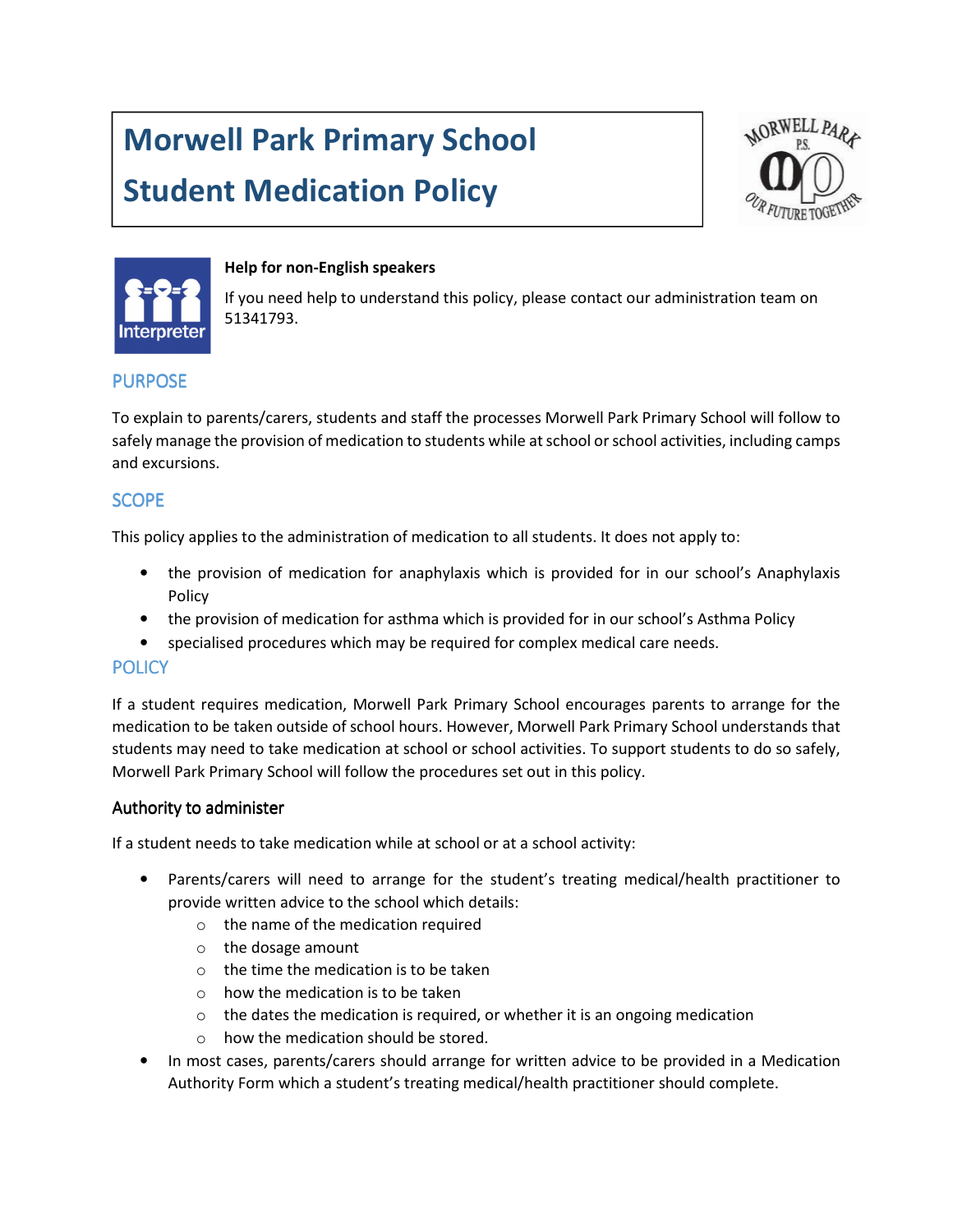- If advice cannot be provided by a student's medical/health practitioner, the Principal (or their nominee) may agree that written authority can be provided by, or the Medication Authority Form can be completed by a student's parents/carers.
- The Principal may need to consult with parents/carers to clarify written advice and consider student's individual preferences regarding medication administration (which may also be provided for in a student's Student Health Support Plan).

Parents/carers can contact our Administration staff for a Medication Authority Form.

### Administering medication

Any medication brought to school for a student needs to be accompanied by the original packaging with the pharmacist's label clearly displaying:

- the student's name
- the dosage required
- the time the medication needs to be administered.

Parents/carers need to ensure that the medication a student has at school is within its expiry date. If school staff become aware that the medication a student has at school has expired, they will promptly contact the student's parents/carers who will need to arrange for medication within the expiry date to be provided.

If a student needs to take medication at school or a school activity, the Principal (or their nominee) will ensure that:

- 1. Medication is administered to the student in accordance with the Medication Authority Form so that:
	- the student receives their correct medication
	- in the proper dose
	- via the correct method (for example, inhaled or orally)
	- at the correct time of day.
- 2. A log is kept of medicine administered to a student
- 3. Where possible, two staff members will supervise the administration of medication.
- 4. The teacher in charge of a student at the time their medication is required:
	- is informed that the student needs to receive their medication
	- if necessary, release the student from class to obtain their medication.

#### Self-administration

In some cases it may be appropriate for students to self-administer their medication. The Principal may consult with parents/carers and consider advice from the student's medical/health practitioner to determine whether to allow a student to self-administer their medication.

If the Principal decides to allow a student to self-administer their medication, the Principal may require written acknowledgement from the student's medical/health practitioner, or the student's parents/carers that the student will self-administer their medication.

#### Storing medication

The Principal (or their nominee) will put in place arrangements so that medication is stored: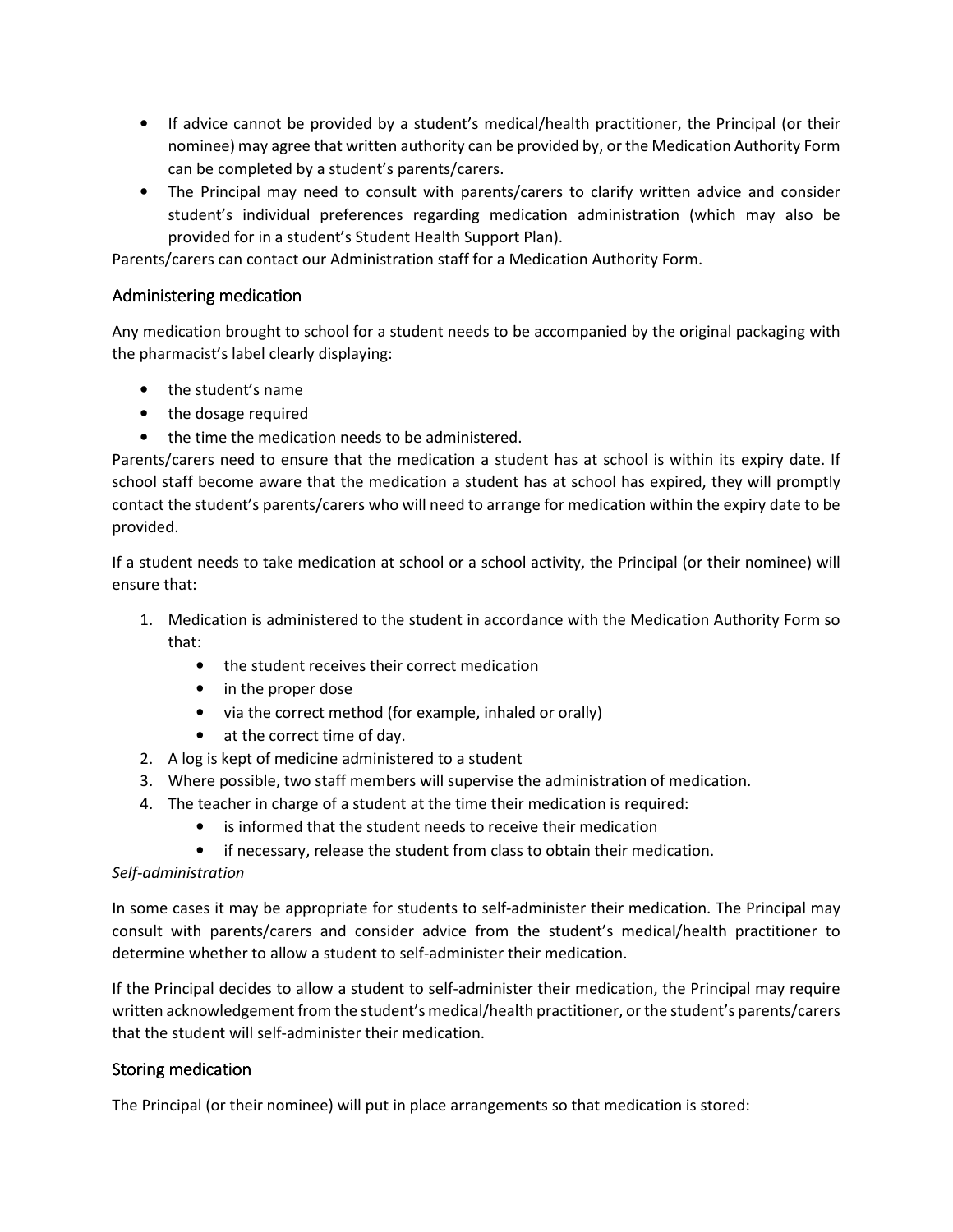- securely to minimise risk to others
- in a place only accessible by staff who are responsible for administering the medication
- away from a classroom (unless quick access is required)
- away from first aid kits
- according to packet instructions, particularly in relation to temperature

For most students, Morwell Park Primary School will store student medication within a locked box in the admin area of the teaching and learning unit.

The Principal may decide, in consultation with parents/carers and/or on the advice of a student's treating medical/health practitioner:

- that the student's medication should be stored securely in the student's classroom if quick access might be required
- to allow the student to carry their own medication with them, preferably in the original packaging if:
	- $\circ$  the medication does not have special storage requirements, such as refrigeration
	- o doing so does not create potentially unsafe access to the medication by other students.

#### Warning

Morwell Park Primary School will not:

- in accordance with Department of Education and Training policy, store or administer analgesics such as aspirin and paracetamol as a standard first aid strategy as they can mask signs and symptoms of serious illness or injury
- allow a student to take their first dose of a new medication at school in case of an allergic reaction. This should be done under the supervision of the student's parents, carers or health practitioner
- allow use of medication by anyone other than the prescribed student except in a life threatening emergency, for example if a student is having an asthma attack and their own puffer is not readily available.

#### Medication error

If a student takes medication incorrectly, staff will endeavour to:

| <b>Step</b> | <b>Action</b>                                                                             |
|-------------|-------------------------------------------------------------------------------------------|
| 1.          | If required, follow first aid procedures outlined in the student's Health Support Plan or |
|             | other medical management plan.                                                            |
| 2.          | Ring the Poisons Information Line, 13 11 26 and give details of the incident and the      |
|             | student.                                                                                  |
| 3.          | Act immediately upon their advice, such as calling Triple Zero "000" if advised to do so. |
| 4.          | Contact the student's parents/carers or emergency contact person to notify them of the    |
|             | medication error and action taken.                                                        |
| 5.          | Review medication management procedures at the school in light of the incident.           |

In the case of an emergency, school staff may call Triple Zero "000" for an ambulance at any time.